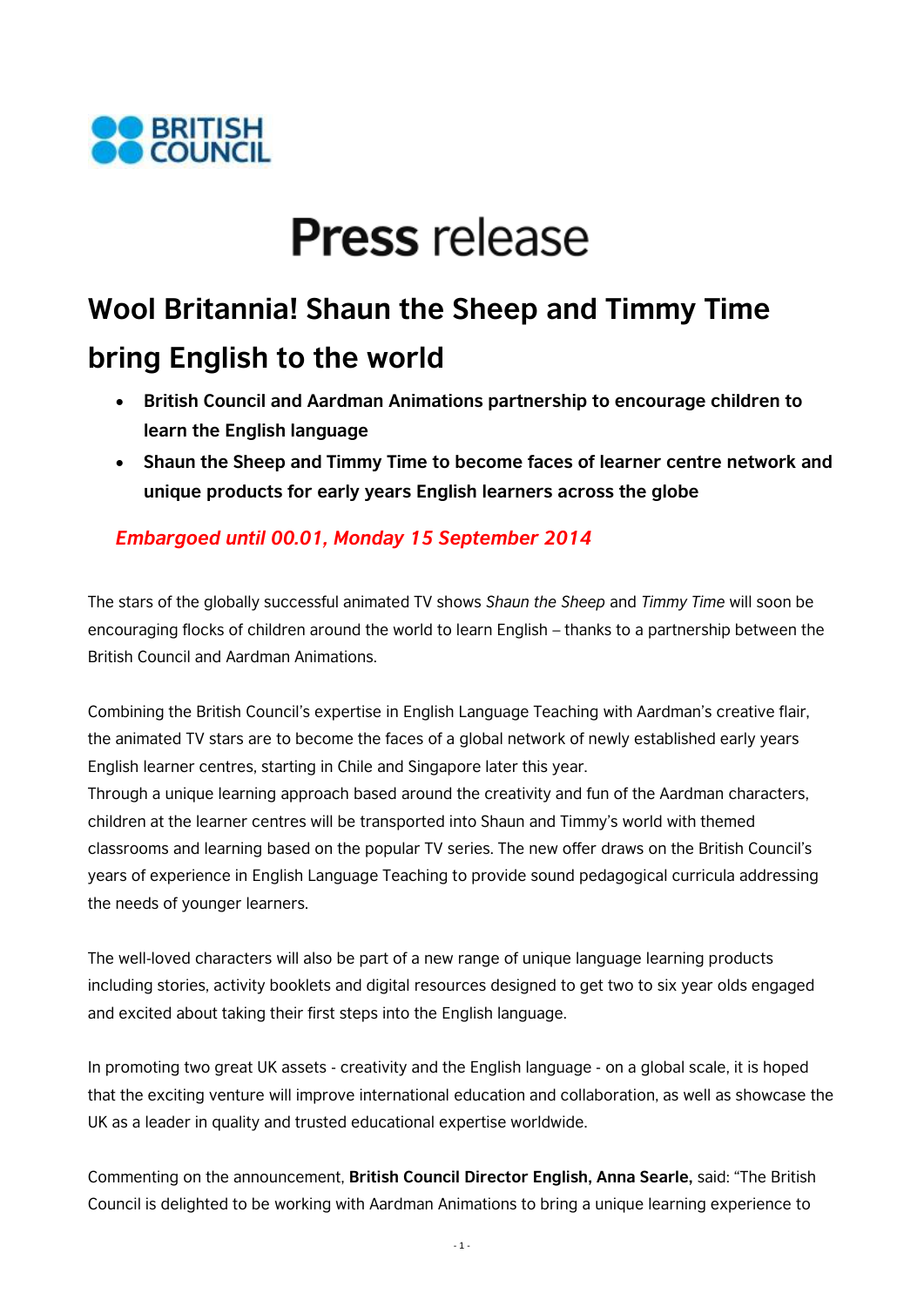early years or younger English learners around the world. As such a well-loved and well-respected British institution, Aardman's creativity and innovation combined with our expertise in English language teaching is certain to help children across the globe engage with the English language in a whole new way. We look forward to helping Shaun the Sheep and Timmy Time make their mark in the world of English language learning!"

**Sean Clarke, Head of Rights and Brand Development, Aardman Animations, added:** "We have worked hard over the last five years to build Shaun the Sheep and Timmy Time into global brands entertaining children in over 150 countries around the globe. This is a great foundation to build a partnership with the British Council to create a package of fun and entertaining English Language learning experiences for early years or younger learners all over the world."

In helping more people to learn English from a younger age, the partnership will help meet the global demand for the English language – something which greatly benefits the UK economy, particularly in the fields of business and higher education, as well as providing skills for individuals. This growth also aids the UK's creative industries such as film, music and publishing, to be major competitors on an international scale.

#### ENDS

#### **Notes to Editors**

Images are available on request.

Aimed at two to six year olds, the 'Learning Time with Shaun and Timmy' offer will give children the chance to join family favourites Shaun and Timmy in their first steps into the English language. The first two early years learner centres will open in Chile and Singapore in late 2014/early 2015 with additional centres planned in the two countries in 2015. Further centres are also planned in other countries from 2015 onwards.

Shaun the Sheep made his debut in 1995 in the Oscar-winning Wallace & Gromit short film, *A Close Shave*. Since then he's gone on to become a global superstar with his show on TV in 170 territories. His first feature length movie will hit cinemas in February 2015. Shaun was recently voted the nation's best loved BBC children's character of all time in a survey by the Radio Times:

[http://www.radiotimes.com/news/2014-07-15/shaun-the-sheep-voted-the-nations-best-loved-bbc](http://www.radiotimes.com/news/2014-07-15/shaun-the-sheep-voted-the-nations-best-loved-bbc-childrens-tv-character)[childrens-tv-character.](http://www.radiotimes.com/news/2014-07-15/shaun-the-sheep-voted-the-nations-best-loved-bbc-childrens-tv-character) Timmy is the littlest lamb in Shaun's flock and the star of *Timmy Time*, the multiaward winning pre-school TV show that debuted on CBeebies in April 2009 and now broadcast in over 150 territories worldwide.

For more information about the British Council, please contact Kristen McNicoll in the British Council Press Office on +44 (0)207 389 4967 / +44 (0) 7731 987 561 or [kristen.mcnicoll@britishcouncil.org](mailto:kristen.mcnicoll@britishcouncil.org)

For more information about Aardman Animations, please contact Anna Harding on +44 (0)117 3071318 or [anna.harding@aardman.com](mailto:anna.harding@aardman.com)